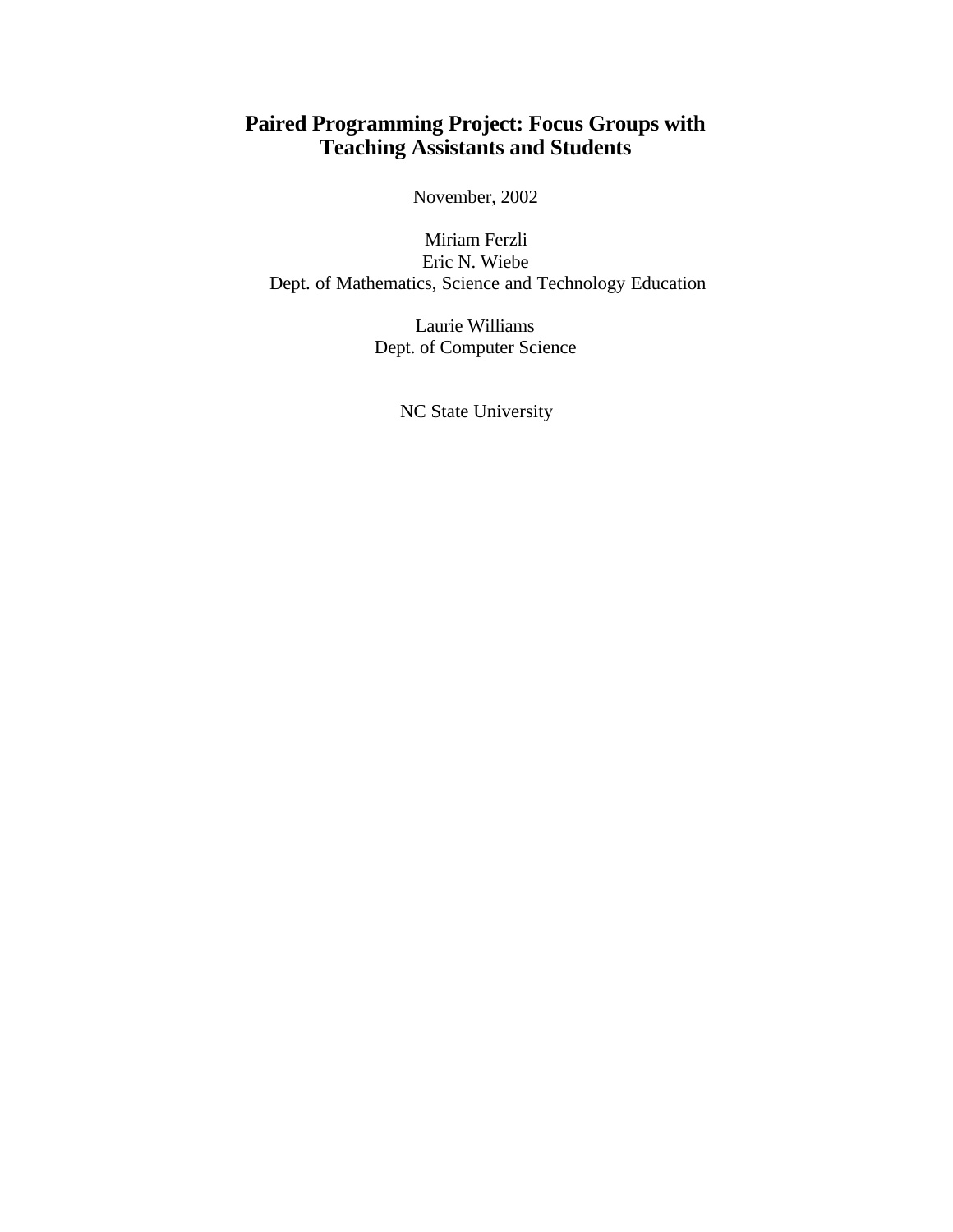#### **I. Introduction**

By implementing paired programming protocols in an introductory level computer programming course (CS1), a group of researchers at NC State University analyzed the effects of paired programming on students and instructors<sup>1</sup>. Paired programming is a practice in which two programmers work collaboratively at one computer to generate designs, algorithms, or codes. It mimics real-world scenarios for computer programmers, since a lot of computer programming is done as part of a team. Paired programming is grounded in cooperative and collaborative learning methods, during which students interact to discuss and solve problems.

This report documents research efforts, funded by a National Science Foundation grant (DUE CCLI 0088178), to evaluate the pedagogical effectiveness of the paired programming protocol in an instructional setting as well as to determine how to improve the protocol for future use. Students enrolled in the CS1 course at NC State University during the 2001-2 academic year followed the paired programming protocol during lab sessions associated with this course. Teaching assistants (TA's) ensured that students followed the paired programming protocol. At the end of the semester, researchers randomly selected students and TA's for voluntary participation in two focus groups one for TA's and one for students.

During the focus groups, students and TA's responded to open-ended questions that were part of a semi-structured focus group interview. Responses were audio-taped for later transcription and analysis (participant confidentially was maintained at all times). Data analyses of these responses revealed numerous themes that are discussed in sections II (student responses) and III (TA responses) of this report. Overall, student and

2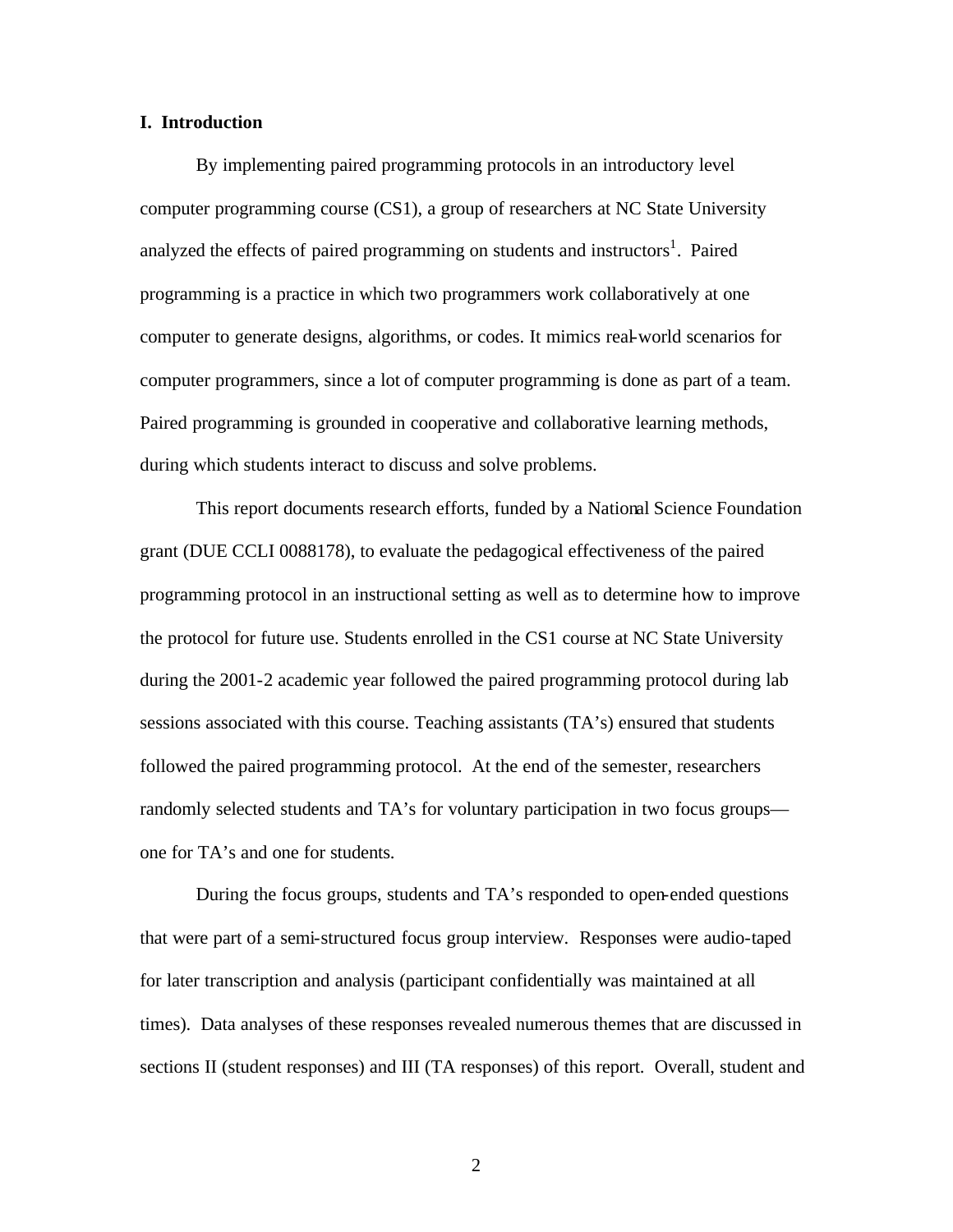TA responses offered an insider's view about what works and what needs improvement when implementing paired programming in instructional settings.

#### **II. Emergent Themes: CS1 Student Focus Group**

Student focus group data revealed eight major themes: Pairing and Learning; Partnerships' Negative Dynamics; Communication;, Mixed Abilities, Background & Personality; Forming a Partnership; Pairing & Real World Scenarios; Responsibility & Accountability; and Switching Roles. Students' comments show that overall, students experienced many positive effects from the paired learning setting. The few negative points or disadvantages of pairing were off set immensely by students' accounts of enhanced learning as a result of pairing. Students seem to think that the paired learning arrangement works, but they are unclear about its protocol. Issues about how to choose a partner, how long driver/navigator roles should last, and how often to switch partners seemed to dominate students' comments.

Students stressed the advantages of pairing throughout the focus group discussion. Primarily, students brought up issues about being able to ask questions immediately as problems arise rather than having to wait for an instructor. Having someone there while working on problems seemed to help students clarify ideas, pick up on minor errors, and work on understanding conceptual knowledge. Students mentioned that pairing is particularly beneficial when working on projects, because two people often complement each other by sharing strengths and filling weaknesses. Project partnerships came up in the discussion as an important aspect of learning especially for students that are lagging behind despite continued efforts.

3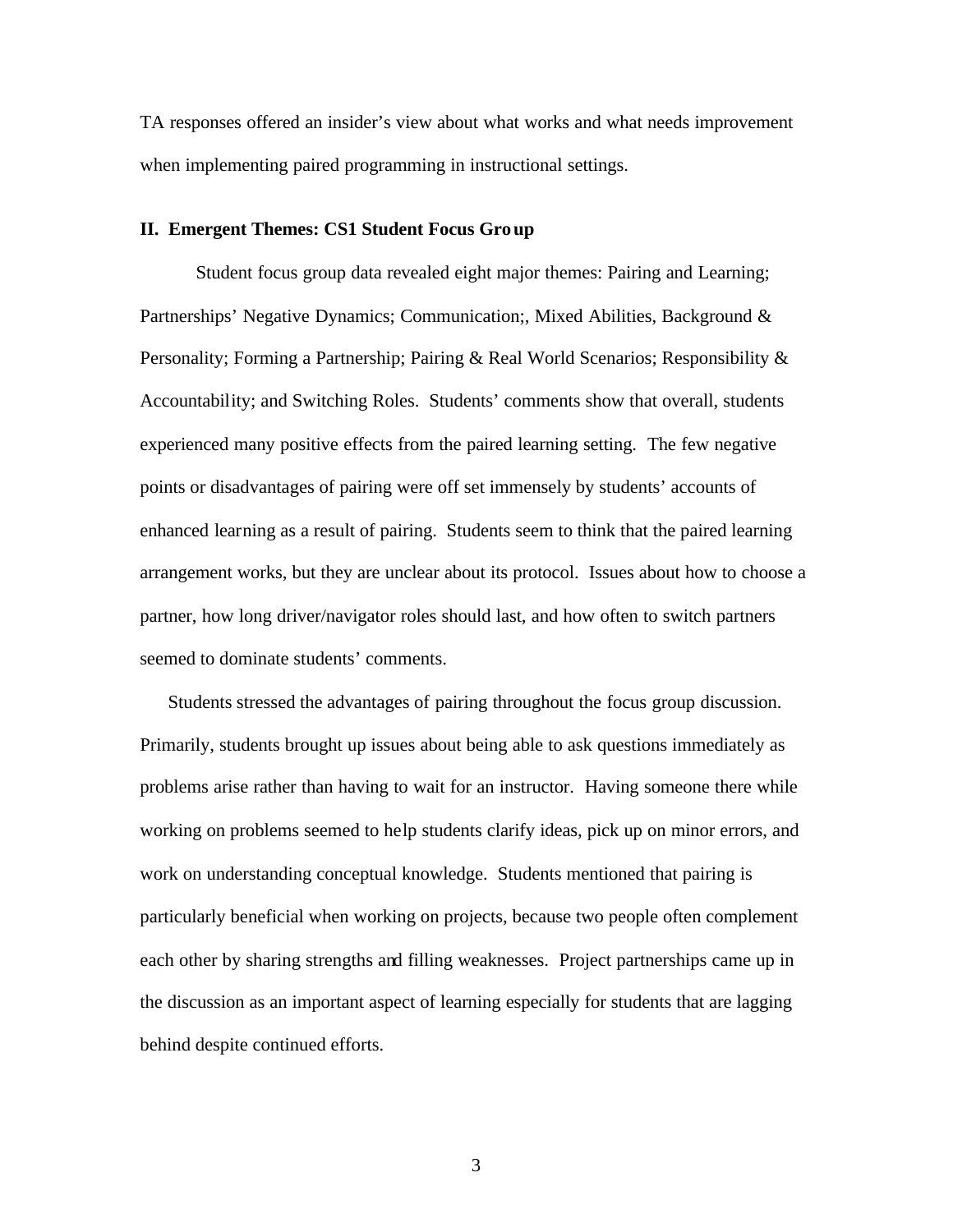Students also emphasized that the secret to the success of pairing is finding someone that feels comfortable with pairing. When students work well together, the partnerships seem to be successful, even if a low-ability student is paired with a high-ability student. Students also discussed the importance of taking responsibility for their own learning. They claimed that students who have no interest in learning do poorly or fail regardless of classroom arrangements. Students also found that the paired setting mimics real world settings where people are often randomly matched to work together on programming projects. Communication skills and collaboration are important components of paired learning, which the students mentioned in their comments as added benefits that will help them succeed in the future.

#### *Themes:*

1. Pairing and Learning

I really see [pairing] as positive, because what you don't know, your partner or the person you're working with might know. And sometimes you overlook things that you normally don't see.

…little mistakes, like I was working with my partner, and a little mistake I couldn't find, that didn't let the program work, my partner figured it out.

I think that if you get the right partner that is used to work with partners, then pairing is a very good thing and it helps you learn.

Like uh, for example, I had a partner that learned to program in a way that was right, and that helped me to learn the way to program.

If one of us doesn't know something, the other one probably does. We work it out, and we've never had any problems with getting any of our programs done.

…other people bring their own ideas, like how they want to write a program. If it's different than yours, you're going to have to say, "OK," and compromise with them. Say, "I like how you wrote this, but not how you wrote that." So, in the end, you'll end up with a better program.

I really like working in partners, because it helps a lot, because you get thinking in your own one track and you have a hard time getting off that track, but if you bring in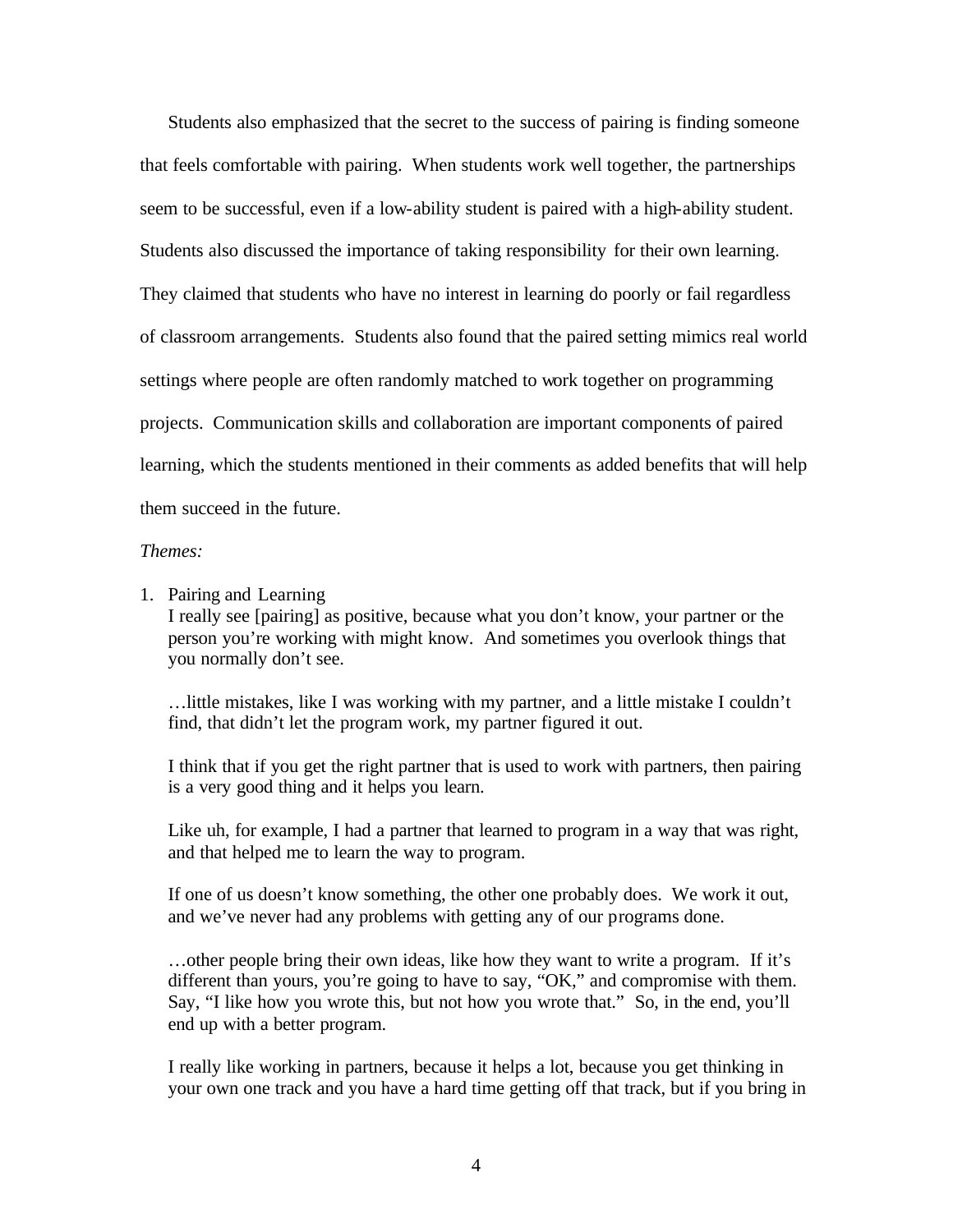another person, they may have different ideas. You may say, "Oh, that's a good idea, let me think about that." So it gives you just more options and flexibility, and I think it helps a lot.

Yeah, I think that it's a good approach, but at the same time, I think that if someone is struggling, and is making below 70 or a bad grade, sometimes having a partner would help them out, if they were willing to try and learn...

…[pairing on projects is] actually really good, because if there's something you don't understand, your partner can work on that specifically and you can put the time into what you do well, and you can complement each other.

I personally learned. Like when I first got there, I didn't know a whole lot of programming. I got paired with different partners that some of them knew what they were doing and some didn't, so I had to learn theory. And now I pretty much understand the material, why I'm doing it. And I see myself getting better on projects and I could work by myself now. I couldn't do it before, but now I could…

It's definitely improved my skills. You can't say it's bad for you at all.

…when you're learning and you don't have any idea about what's going on, if you have somebody to ask questions and stuff, then it would be easier to learn that way.

For me the whole experience has been rewarding.

Having a partner helped me most, because it meant that I don't have to start from scratch when I'm working on an assignment. I have someone there to bounce ideas and questions. It's important to have that kind of help, especially on the projects.

…Working by myself may have been better, because I would have had to think really, really hard…but with a partner, they're going to know some parts that you don't and it makes it a whole lot easier…I mean working by yourself, you have to stretch it… It would've gotten done, but it would have been much more of a struggle…It's just more efficient I think.

The two-person group I think is good. I don't find anything wrong it. The smaller the group the better, because with the whole class effort, you're not going to think as much. You may just sit there and learn nothing.

I just find that having a second opinion really helped me to avoid common mistakes, and helped me to save time, and not get stuck as often.

…the partner, who you work with, they could probably explain it better than the professor can. Sometimes the professor is talking over you head, and you don't know what they're talking about.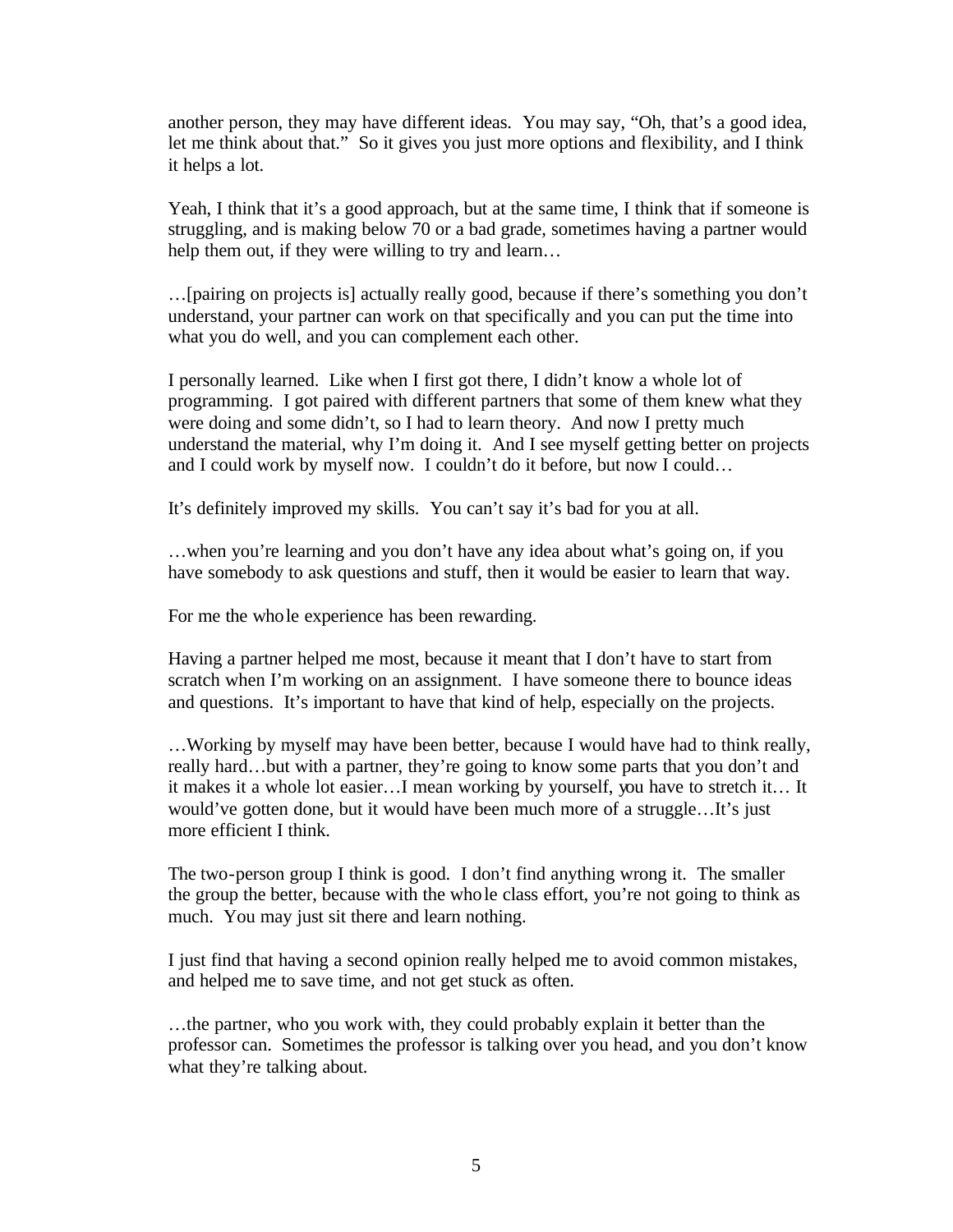I tell her that I think I know what the problem is that you didn't really have someone there, because, you know one-to-one is crucial to learn. If you have one guy for 30 people in a lab, he can only do so much. But if you have someone else there who might know more, you can definitely pick it up.

…let's say you have one TA for 15, 20 people, then it takes time for the TA to know your code, like how you coded and find out where the problem is… so it takes more time, you know, for people to wait, if you have no other friends or partners.

2. Partnerships' Negative Dynamics

…if you get a partner who is not used to working with partners or doesn't like to work with partners, he may want to control everything. Once I had a partner, and he had a bad temper, so he took over everything and I didn't find that I was learning much.

…when I'm working with a partner, I get lost, because my partners goes off into something and I don't always follow what he's doing. In the experiences that I've had, he's doesn't really tell me what he's doing.

Even though we're supposed to work on the same computer, a lot of times he works on his computer and I work on mine. Then understanding what he's done is really hard and figuring out which part of the program is mine, that's really confusing to me.

…when you work with someone who's not used to working with a partner. They want to do everything themselves and do not cooperate.

Some people like to work individually and you want them pairing and they're not cooperating with the process.

His partner is just doing what he wants, and didn't care about him.

The thing is that students are required to pair and some can't catch up with another, and they have to struggle.

Some people just don't want to work with anyone.

3. Communication

I guess when you're with a partner, you talk everything out and it takes a little bit longer. But putting it into words really helps understand.

Well, in order to know what your partner thinks, you have to communicate, right? I mean if you partner and you are not communicating, then it's not going to work.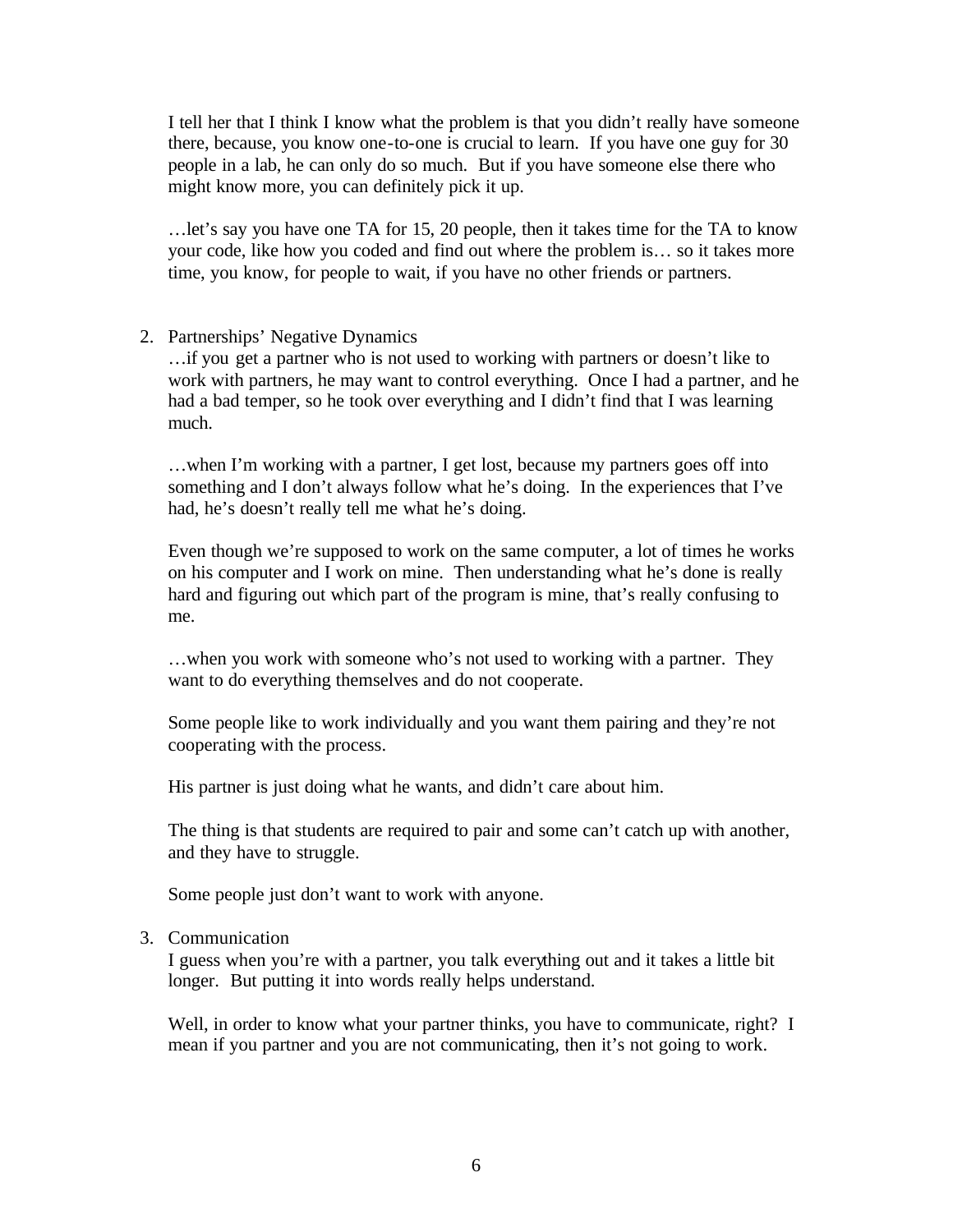With a partner, we could discuss what we were doing, and then figure out the coding together.

I just couldn't write the code in JAVA…So my lab partner for the first couple of labs, he knew C++ well and had mastered it well, and I asked him a lot of questions and like, learned a lot of stuff like writing JAVA stuff…

…JAVA is not complicated, but if you don't get it you won't be able to understand what's going on, except like if you ask questions to someone who knows JAVA a little or maybe more.

One time the whole class was struggling with the same problem, and the TA encouraged everyone to work together. And this was more than just a partner…and I learned a lot from just listening to the discussions taking place.

4. Mixed Abilities, Background & Personality

Even if they're not at your level, if they are lower or not as advanced as you are, sometimes they can learn. Because if you provoke them to explain why that is, explain to me such and such, they'll be able to learn the material also. And that's very positive.

I had a partner once, and like the way she thought about it was so different from the way I thought about it. And she made it so difficult that she would confuse me, and we ended up being confused.

I think it just depends on how you think with your partner. If the thinking process your partner and yours is similar, then the pairing works perfectly. But if you think differently, like totally differently, then I don't think that it's a good idea to work as partners.

…if you want students to work in pairs or groups, maybe give them a psychological test or something to figure out how they think, or some simple test. That way they can match people out, and that works out fine.

…the way that people think psychologically that's the best thing to match people up.

…figuring out their backgrounds and how does it measure to others' backgrounds and stuff. Like some students from here, they're going to think totally differently than students from other parts of the world.

…if you think the way that your partner thinks, then you'll work at the same pace. Like your partner will not work faster or slower if you think the same and stuff.

…a lot of people work hard and study the book, but suppose they don't get at least 70%? They would be able to do a lot better on their projects and everything if they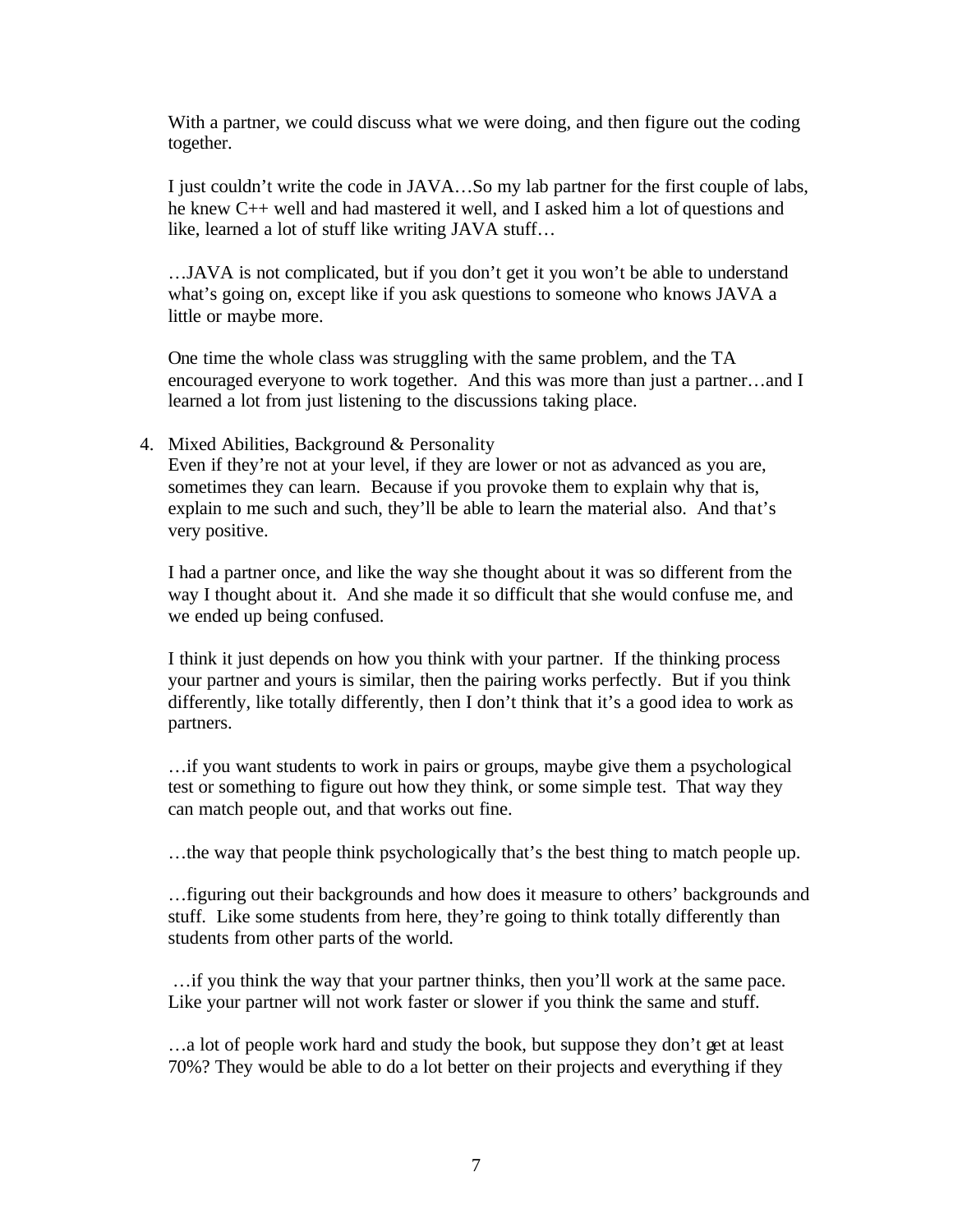paired with someone that did do over 70…if they're working with someone who's already grasped it, then they can learn it and continue to build on that.

I didn't know anything about programming, and I was having a really hard time and the project was due so soon into the course… The partner I had knew a little more about what we were doing, and that helped me to figure things out.

I think that some people are more social than others. For those people, pairing is definitely a good help, but others like to work individually, and they work like that best.

#### 5. Forming a Partnership

Well, random pairing is like, sometimes it works out and sometimes it's not going to work. So I don't think there's anything you could do about it. It's like getting a random roommate, sometimes it can work out but sometimes it doesn't. I think maybe trying to match up personalities or match up intelligence, or whatever.

…in pairing programmers, we should let the students choose to participate in pairing.

I would prefer to be able to pick who I want, because there are situations when you get stuck with someone that you just don't get what's going on.

…you get to know each other eventually, especially in lab, because it's so small. In lecture, the chances of getting to know someone are pretty small.

… I don't really know that there is a real effective way to pick a partner than just to randomly pick a partner. You don't know the people, you don't know their personalities, or whether they're going to take advantage of you or not. So it's kind of like trial and error, I guess.

…[projects are] good because you get to choose your partner, someone who works well with you.

Yeah, you should definitely be able to choose your partner on projects, because they're so crucial, a big chunk of your grade. And you don't want to get in a bad situation, like if both people don't understand the concept, then there's nothing you can do about it.

…on projects, you're on your own. So if you're able to pick someone that you know, from watching them work in lab, you can pick someone who knows their stuff and be sure that you can complete this project. If you're assigned someone, you might be in a situation where you've never met this person. You don't know how the two of you are going to work…

You try to pick people you know, people you've studied with. Like this girl I worked with, I met her in class, and we started talking and studying together.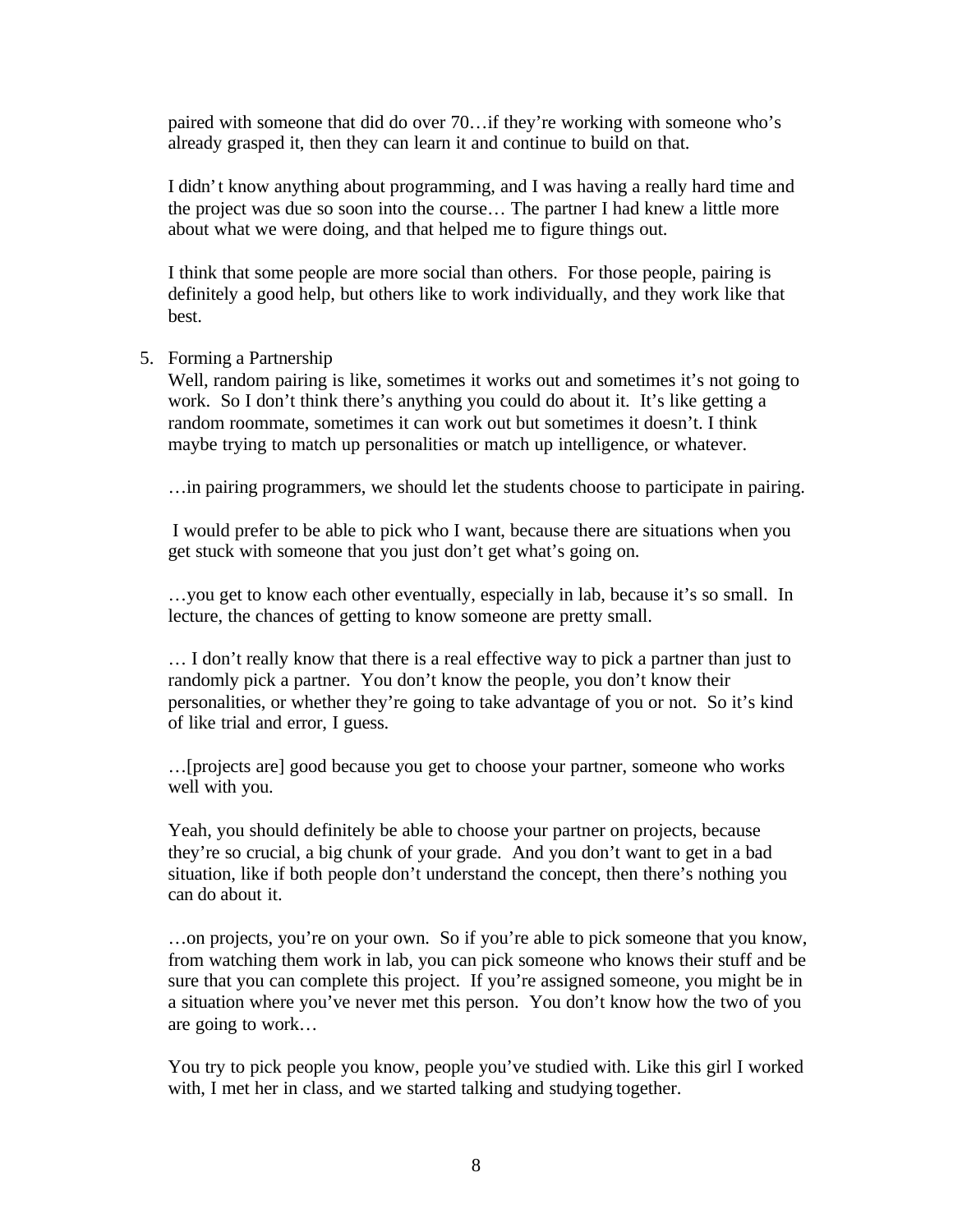Yeah, I mean, after a while of sitting in class, and you're both working, you figure out who's sharing what you think about trying to figure out the course.

You also ask about their grades, and that way you know who to pair with and who not to pair with.

I chose my partner based on the partnering in the lab section. The guy I got partnered with in lab, we worked well together, and that's why I chose him for the project, because he did such a good job as my lab partner.

Well, I want to say that I chose my partner, also because we worked in lab together and he knew the material well.

I think that if we switched more often, like for every lab, we would meet more people.

It would help you to get to know more people and find someone that you work well with and that you can pair up with for projects.

The problem is that, you know, if you work with them two or three times…the thinking process takes time to see.

I think people should be given the choice to pair or not, and then all [the] problems would go away.

I think that people should be able to choose the lab type they want (paired vs. nonpaired).

When we talk about people not wanting to give up the keyboard and stuff, having it as an option would solve those problems.

I think that TA's should do both—have both paired and unpaired.

6. Pairing & Real World Scenarios

I think that pairing should be forced on us, because in the real world, it's not a choice when your boss says, you have to work with him…You just have to work things out.

…in the real world people are all mixed together and they're being paid. They sit down and say, OK this is the process that we're going to go by—they communicate.

I think it's more realistic to work in this environment, because you have to learn to work with other people. I mean, you can't your whole life work alone. You're going to be put in situations, especially if this is your major and you plan to have this as your work field, you'll have to be able to work with other people.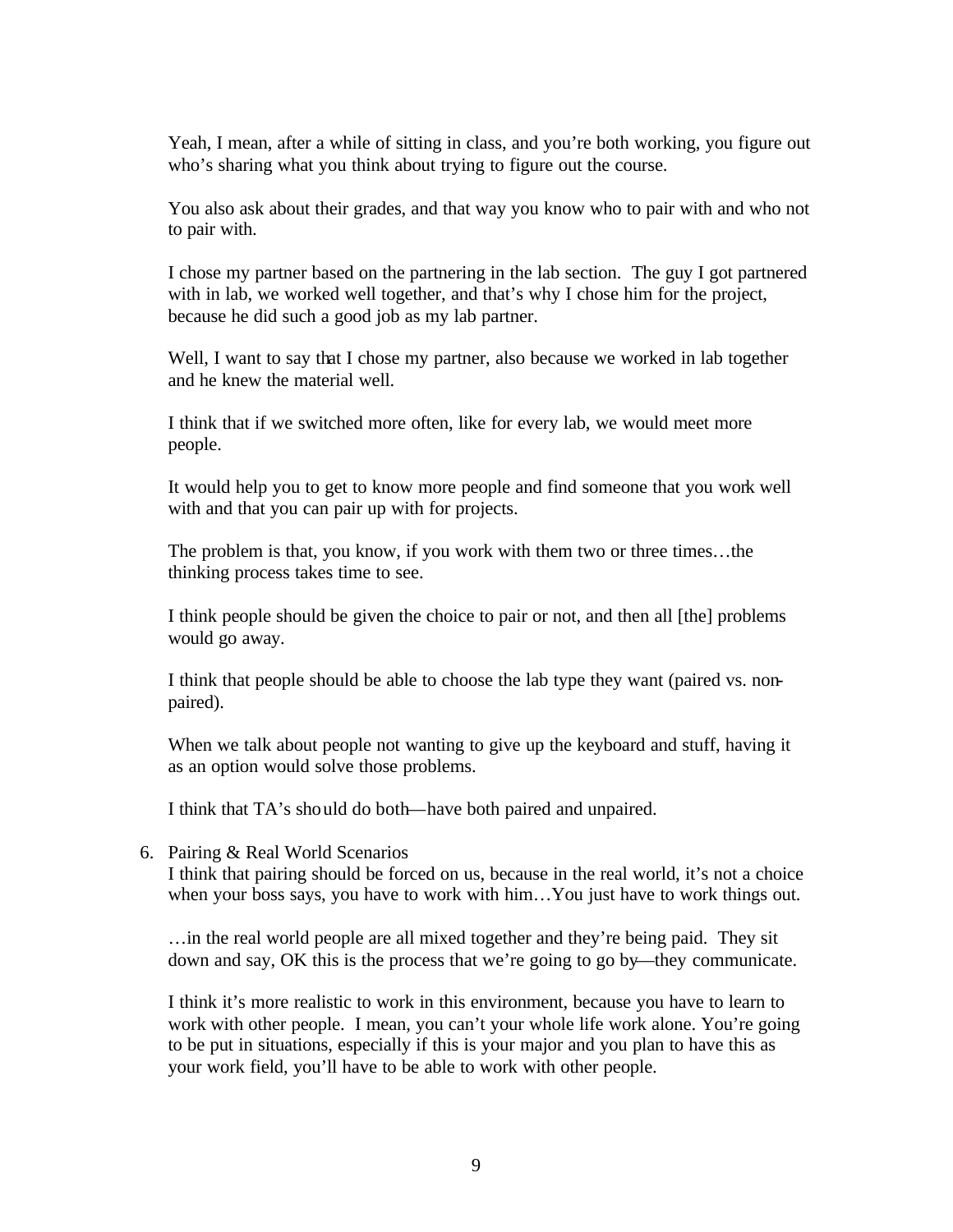Well, in the real world, we are forced to work with people that we don't agree with or get along with, so we should practice it. I think that we should have some labs for pairing and some for not pairing in order to make it work.

7. Responsibility & Accountability

In school, people don't care. They're not being paid. …in school your GPA is going to determine what kind of job you're going to get. Like if you have a low GPA, you may get kicked out and not get a good job.

…if you can't catch up, I mean, you have to take responsibility to learn the material yourself. And you have to learn to work with your partner and whenever your partner is finished, you take the work and learn what he or she did or put it in your own words.

…sometimes you might get an advanced partner, and if he or she is leading you and it's too advanced when working on a program in lab, you have to take the initiative to make them slow down.

It takes personal initiative. People are going to want to take on these roles, otherwise it doesn't matter who's at the keyboard.

It's all about what a person wants to learn.

Well, like I said before, people should be responsible for their own learning, so they should take the initiative to switch on their own.

Well, it's not like this is Kindergarten...if you really want to learn, you're just going to make certain demands to be on the keyboard…

…switching should be up to you. It's a partnership, and in some labs, I may be better as the navigator or the driver, but it should be left up to people to figure out what works best for them.

8. Switching Roles

It's like when you switch off every twenty minutes…and I would ask my partner, "you know what I'm doing?" and he'll say yeah, yeah, but I just kept having to wait every twenty minutes until I can get back on it and continue doing what I was doing. That's frustrating.

I think [changing roles is a] complete waste of time. It's not like one person gets on the keyboard and the other person is completely silent. The other person at the keyboard, if they don't know it, their still feeding on the other person…

…[not changing roles] means that only one person is getting stronger while the other person is just sitting there.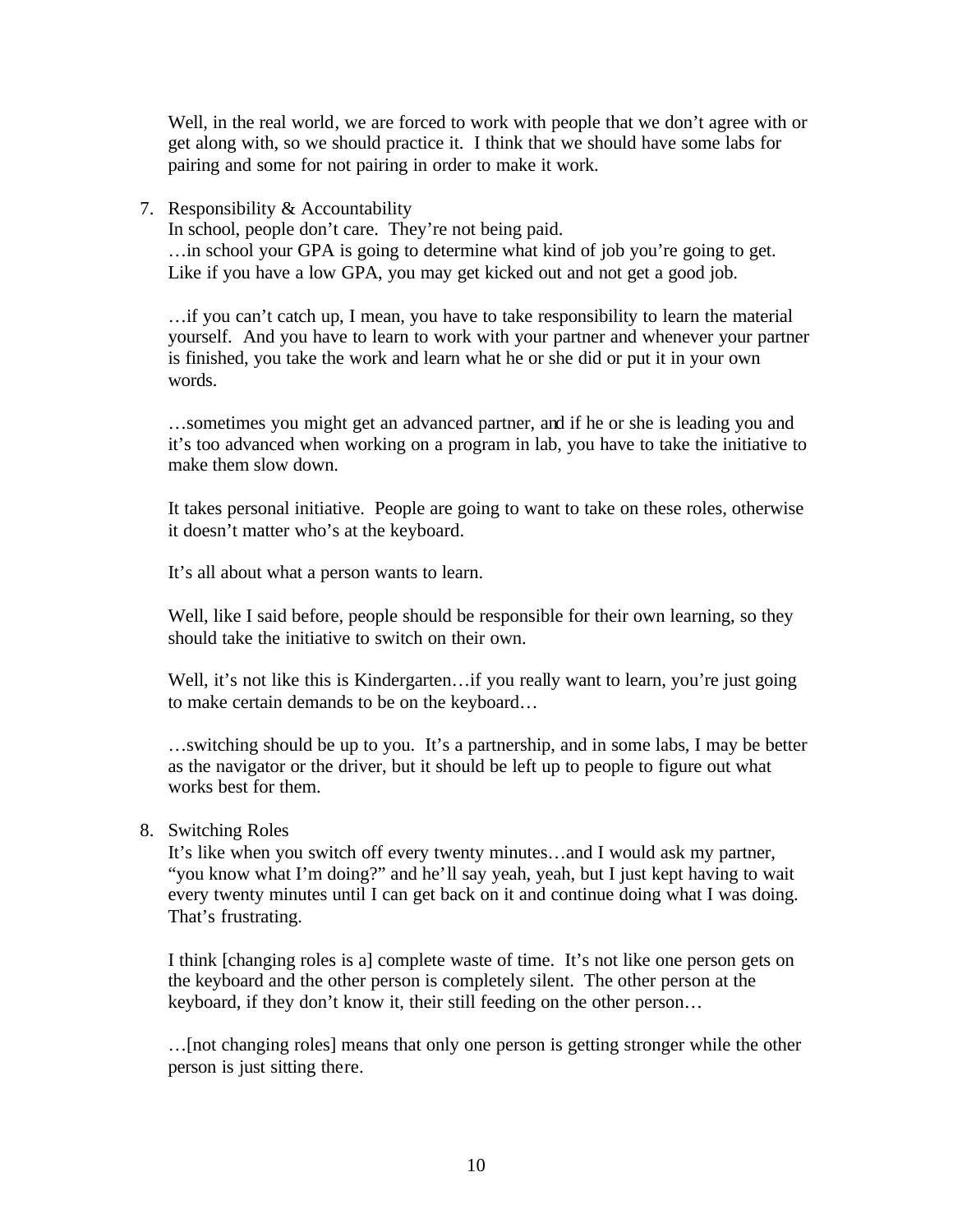I think the time for switching is all wrong. I mean, 20 minutes is not going to work for everyone.

Well, someone is always going to take the leadership.

I think that we should switch, but not every lab. Maybe only half the labs.

I think that if we're going to have switching, then the TA needs to really enforce it. If some people do it and some don't, then it doesn't work.

Well, [switching roles] every twenty minutes is just too fast. Sometimes, that's how long it takes to even think about what you're going to do.

Well he (the TA) switches the partners every two or three labs, but as far as switching roles, he doesn't enforce that at all.

Me personally, I always get to use the keyboard. We switch, but not during the twenty minutes. We just take our time.

I need thirty minutes or so [between switching]. For people who get done early, then twenty minutes may be a good time.

Whenever people feel like switching, they should. That's what we've been doing.

I think you should be told when to switch… Yeah, because that way everyone is ensured that they will get on the keyboard.

I think that the TA should tell people to switch but let people take they're own time to switch.

The good thing is that we switch partners, so you may not have to deal with that (a negative partnership) for a long time.

## **III. Emergent Themes: CSC 116 TA Focus Group**

The comments that TA's gave during the course of the focus group revealed thirteen

major themes: Pairing Protocol: Time & Efficiency, Student Interaction, Higher Order

Thinking & Active Learning, Unpaired Labs, Reluctance to Pair/Switch Roles,

Motivation, Student Compatibility, Pairing & Learning, Pairing Protocol Logistics, TA

Responsibility & Evaluation, Project Pairing, Confidence, Future Success. TA's all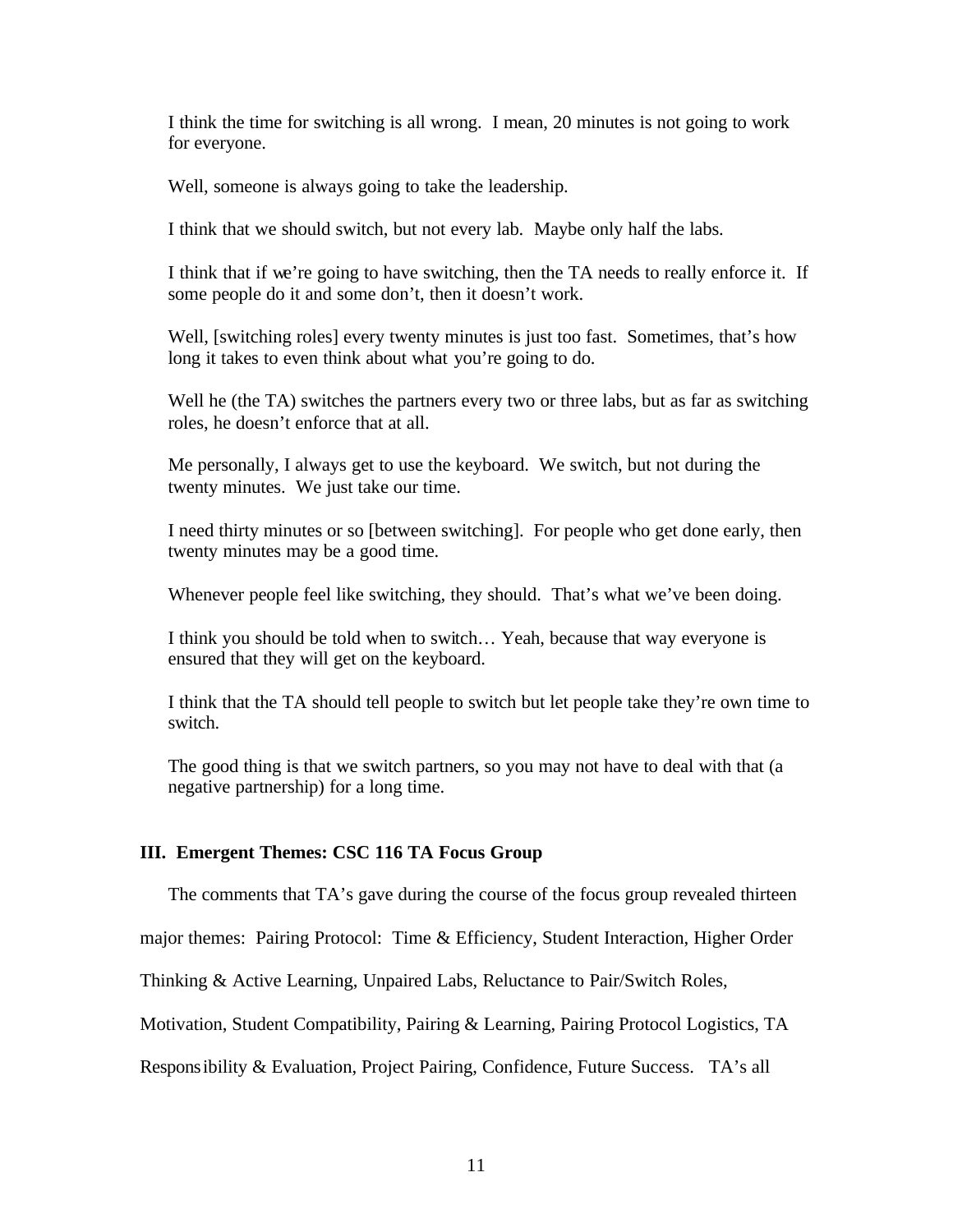agreed that implementing the paired protocol gave them flexibility and time that they could use to give students equal opportunities for questions, discussions, and other support. TA's also found their jobs fun and easy when teaching in paired labs. They observed that students interacted positively for the most part, and that partnerships helped students reduce major problems associated with programming. As compared to traditional labs, students displayed more active participation in their learning. Their questions were on a higher level than questions from traditional lab students, and their efforts and willingness to learn surpassed their "traditional" counterparts.

TA's observed that some students were reluctant to pair, but most students eventually experienced the advantages that pairing has to offer. The biggest issue with pairing students seems to be compatibility. TA's emphasized that partnerships work best when students working together are compatible. In these cases, students seemed able to problem solve with their partners with relatively little help from their TA's. Students who fell behind, were those that lacked the motivation to be active learners. These students relied heavily on their partners without making much progress in their learning. For this reason, some TA's argued that although pairing is beneficial to learning, there should be a balance between paired and individual work. This argument was especially focused on student projects. TA's seemed divided on whether pairing is beneficial to students working on projects. Some TA's noted that students would benefit immensely from pairing during projects and were puzzled by students who opted not to pair. Other TA's felt that projects should give students an opportunity to work alone so that they can feel confident when programming on their own.

12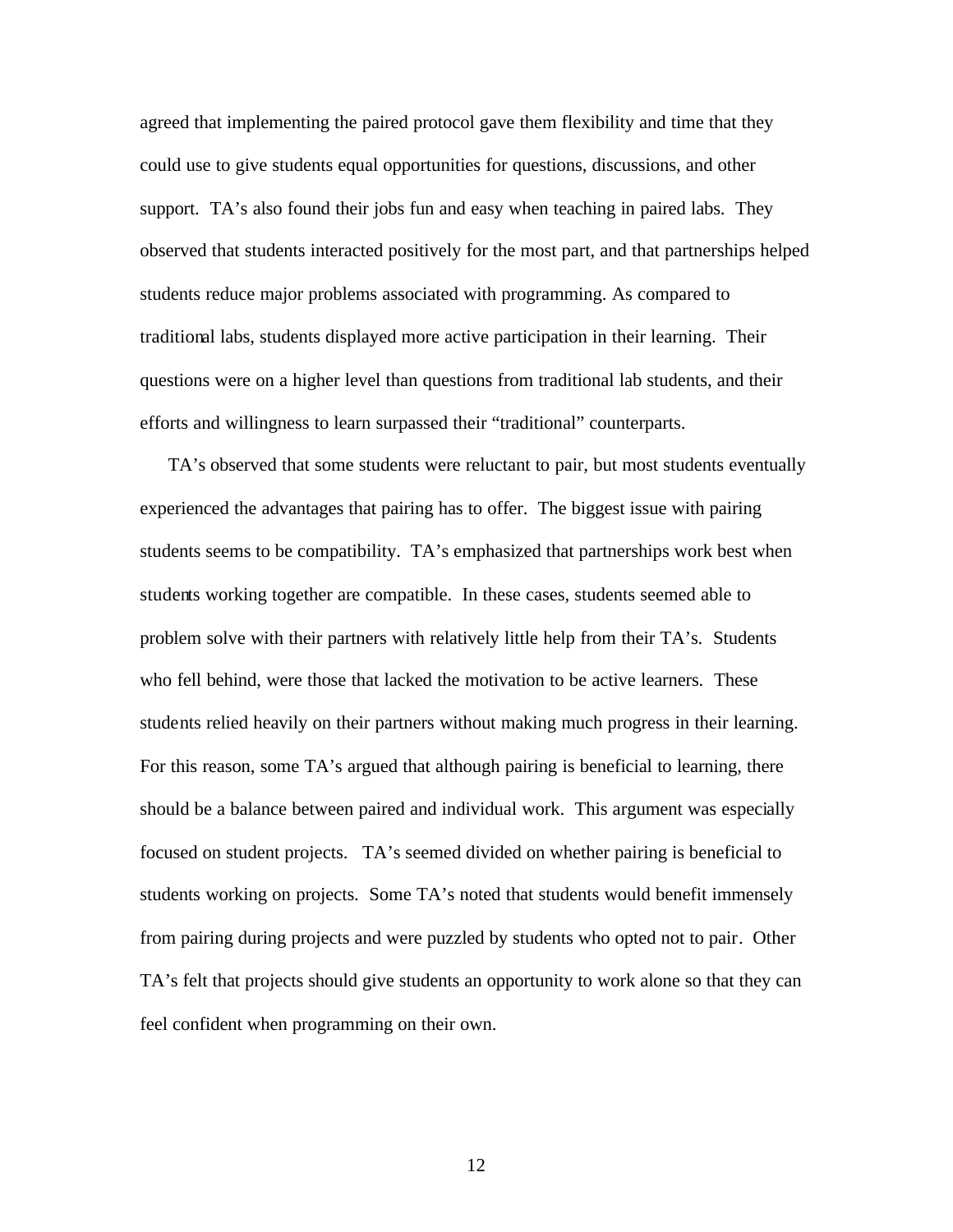Despite agreeing with the paired protocol and suggesting very little need for change, TA's suggested that frequency of switching roles between driver and navigator needs to be tailored to specific labs. Some labs are too short for students to switch very often. TA's also stressed the importance of their roles in their students' learning. TA's feel that no matter how much potential a teaching strategy or protocol may hold, its success is ultimately determined by the TA's teaching investment. Overall, TA's found the paired protocol to be very successful and worth considering as an alternative to traditional ways of teaching CSC 116 laboratory sections. TA's wondered about students' performance in subsequent courses—the effects of paired learning in students' future programming skills, computer science knowledge, and overall successes.

#### *Themes:*

1. Pairing Protocol: Time & Efficiency: …And it's really like night and day, because I had to work so hard to get the students to understand things in the unpaired sections, and there were a handful of students who took up the majority of my time with questions.

I've found it easier to get done what I have to get done in lab. There are fewer questions. Sometimes, they are great labs. Less of them don't compile, most of them know what they are doing. If they have a mistake, it's usually very, very minor, it's never anything major like they're missing a method, or they say, this isn't really right.

Very few questions get asked in the paired lab as compared to the unpaired lab…

It's a lot easier to get my job done, because they ask each other questions more often than asking me. And in the unpaired labs, I usually had sometimes up to 16 students who don't know what's going on, and I had to walk through the lab, and this is a real pain.

…usually, it turns out, that I'm not needed.

… students have more resources…

…she was able to learn, and I didn't have to spend so much time having to explain everything to her.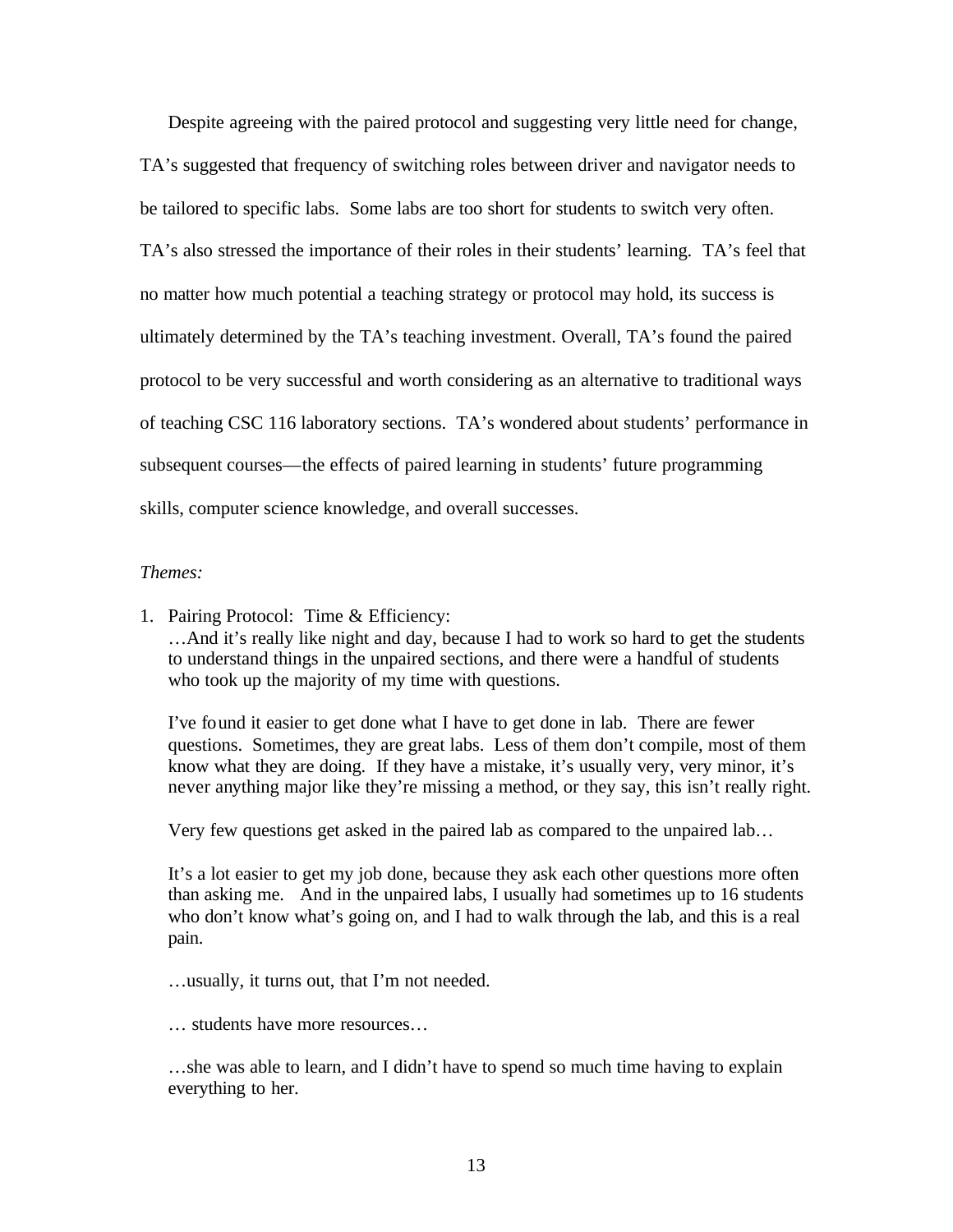There are very few times when I have to go to a pair and go through the entire problem, which usually happens in a traditional lab. I don't have to spend the entire lab re-teaching it to a pair and getting them through the task. Usually, I just start them off, and then I just gauge how they're doing.

Usually, it's more about troubleshooting rather than having to teach them.

I've seen [pairing] in action, and more oftentimes it works. If it works, don't try to fix it. If there's anything that I'd like to change, I haven't found it yet.

It's a good idea, and it works in most cases…it's a good thing to pair them all together.

I think it's been very successful, especially compared to my experience of having a traditional unpaired lab.

It's been a step up from the non-paired sections. It makes it easier on the TA—easier to get their job done, and easier to address questions, and reach more of the class at one time instead of just a handful of students…All in all, it's been good and fun to teach. I think students are really learning.

We have to find a happy medium somewhere. Perhaps, doing it differently every semester until they hit the right balance.

## 2. Student Interaction

…when they are working with each other and feeding off each other, they can ask the other person a question, and the majority of the time that person will know.

I've seen students try to rush through these problems, and the other students will say, no, no, I think we should really go through this…

Apparently, students working together, one of them has the book and pulls it out to find the answers.

…one student was doing all the work while the other student was just sitting there relaxing.

…one student was new to programming and the other student had some experience and he was able to teach her as they were going along.

They don't know anything about programming, they've never taken programming, but they know that they make a lot of mistakes, so it's funny to watch them work, because they have a lot of fun beating each other up and getting the code to work.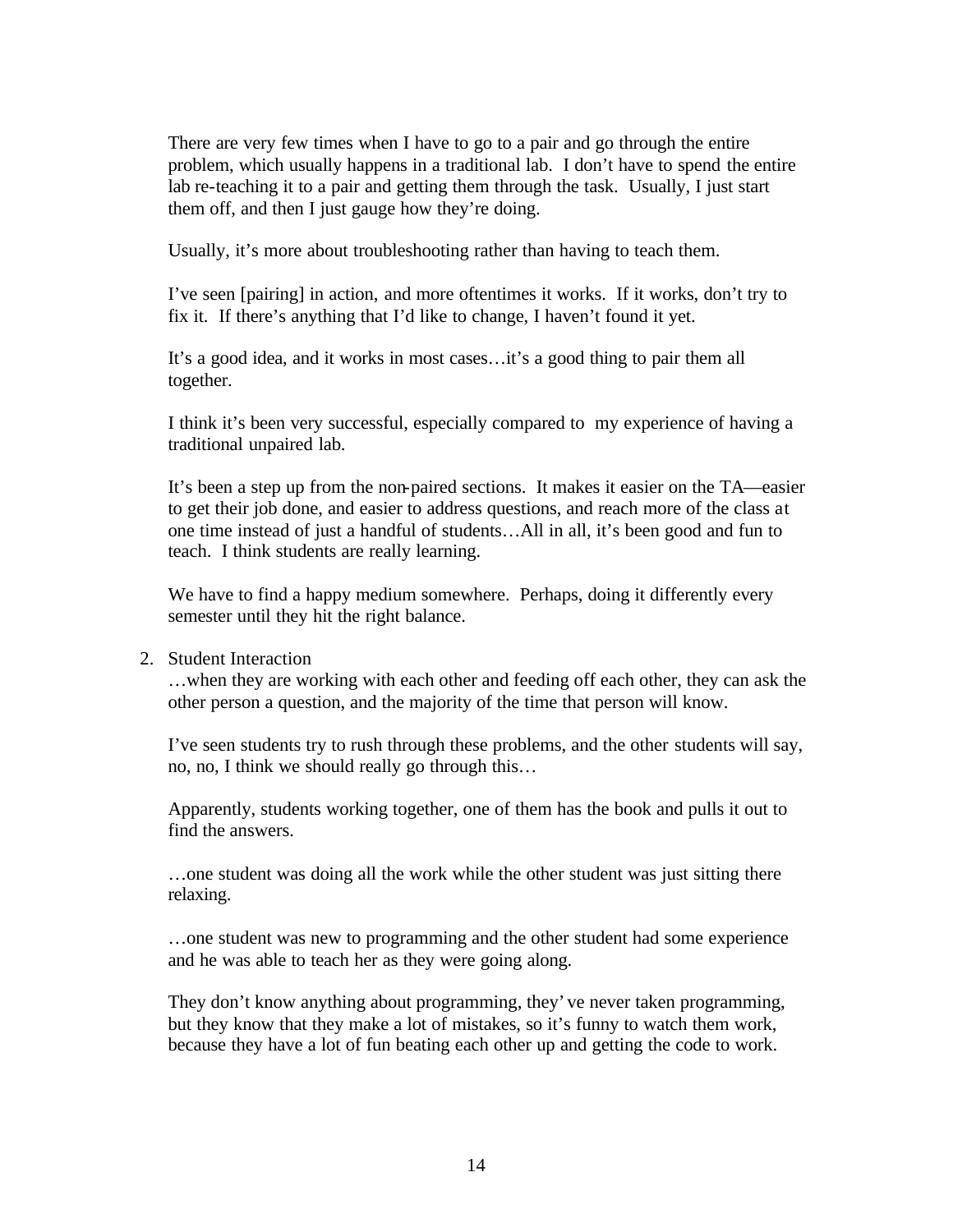…this pair didn't know anything about programming and they were always the last pair to leave. And they'd talk a lot and sit there and stare at the screen or read the book, but you could tell that they were both learning it at about the same speed. They would both interpret things and then check with each other.

3. Higher Order Thinking & Active Learning

…when they do ask questions, they are very intelligent questions not about how to do it, but how they can improve what they have done, how they can do it better.

…oftentimes in lab, I've had one or two students, that after they've finished the lab one time without switching, they'll switch and do the lab one more time again to make sure the other guy gets it.

…it's higher order questions.

I think what I've seen is more whole-hearted effort, and a slow but honest effort on the practice problems to try to understand what the lab is all about.

…they go back and review what they've done, and then call me if I'm needed.

… sometimes he goes through the lab as a pair, but then goes back and reworks it to make sure that he learned what he was supposed to learn.

They'll say, "I think we understand it, but I just want you to look at it to make sure." It's a lot less about "what should I be doing in this program?" and more about "why am I getting errors?"

4. Unpaired Labs

I have two friends who are teaching the unpaired labs, and I think that the students there tend to work a lot harder, because they are working alone.

I was in a non-paired section, and I had myself to depend on, and I felt bad disturbing other people while they're working and using their books.

Traditional labs, you have to start from square one. They don't know what they're doing.

It's like you have to give them every step of the algorithm along the way. . .

But in the traditional labs, they just sit there with the book, and they don't even touch the keyboard until I come around and tell them what to do.

In unpaired labs, they don't understand what they're doing, they don't get the concepts.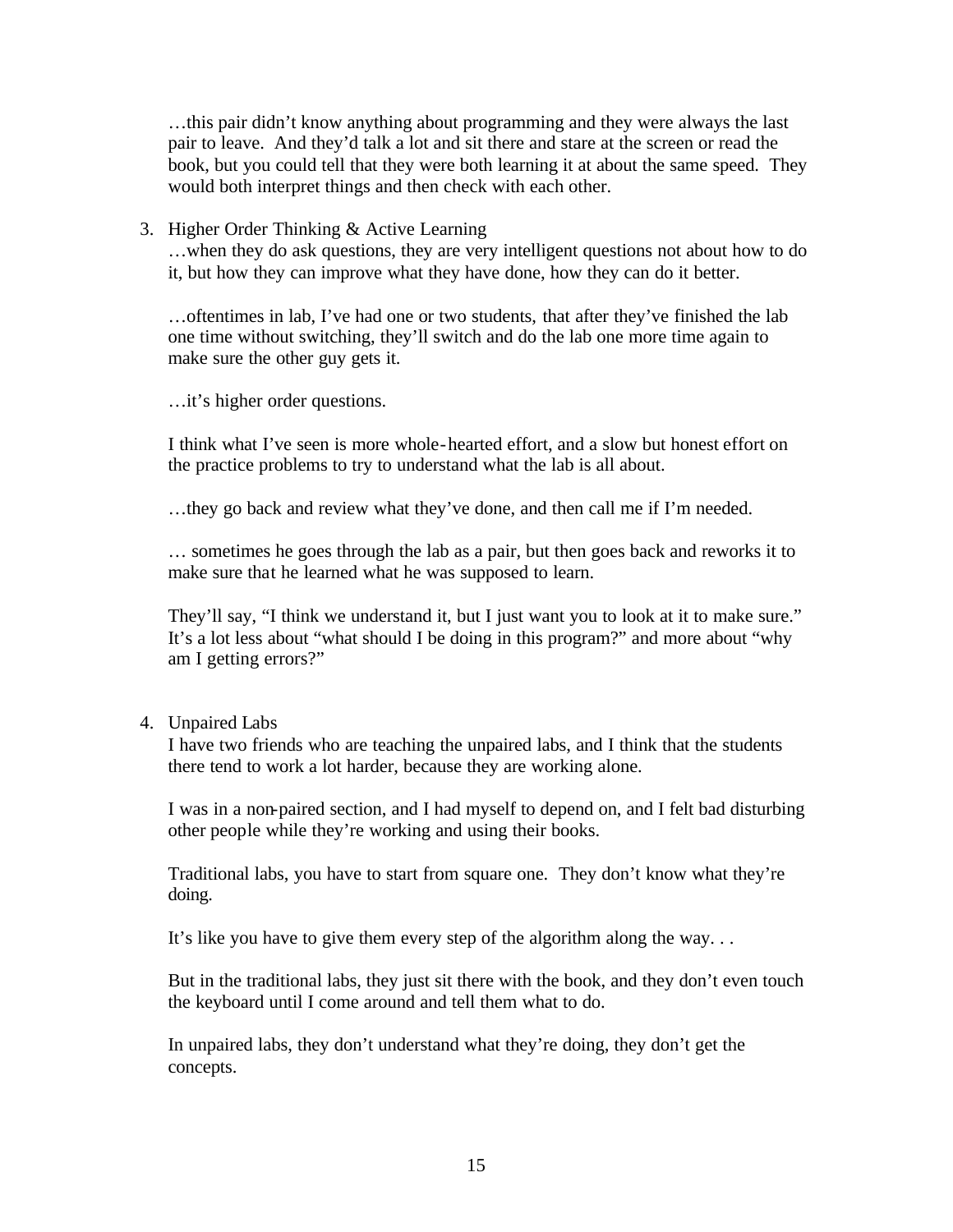#### 5. Reluctance to Pair/Switch Roles

And there are a couple of students who don't want to do it, because they could just type in the code and be out the door, and that's another two hours of free time that they could have.

Sometimes students will pair but will refuse to switch so they are locked into these two roles, so one student will learn all the programming while the other one ends up having to watch.

He really didn't want to [pair]. He said he was used to programming on his own, and I understood, but I told him this was an experiment and he either partnered or he was out. So I made him partner, and he pretended to partner and just went through the motions.

Eventually, the reluctant students become less reluctant, because they see how much better the paired students are doing. . .They realize that they don't know what they're doing after all. A lot of times they see that [pairing] is not such a bad idea.

Some students don't want to give up control of the keyboard.

Yeah. If there is a problem that someone is working on, they're unwilling to switch.

6. Motivation

If you have a partner, and that person comes in with the work already done, then the other person is likely to just say, OK, and then just sit back. But if that person was alone, he would have to do it all on his own…

…in some lab sections…[t]hey'd just come in with completed labs or just wanted to come in and get the job done and were not really there to learn.

…if one student is more motivated than the other, then that student can carry more of the weight than the other.

…sometimes a student will pair with a student doing really well, and get by on his progress.

Yeah, and people take the path of least resistance, so they're not going to want to adapt. I mean that's not a natural thing to want to adapt. It's easier to be lazy.

[Partnerships] can work out if the guy that doesn't know the stuff really wants to learn and not just get out of lab.

The advantage of not being paired, is that it forces you to have a willingness to learn. If you're paired, it doesn't actually force you to have a willingness to learn, unless the other guy doesn't want to learn either.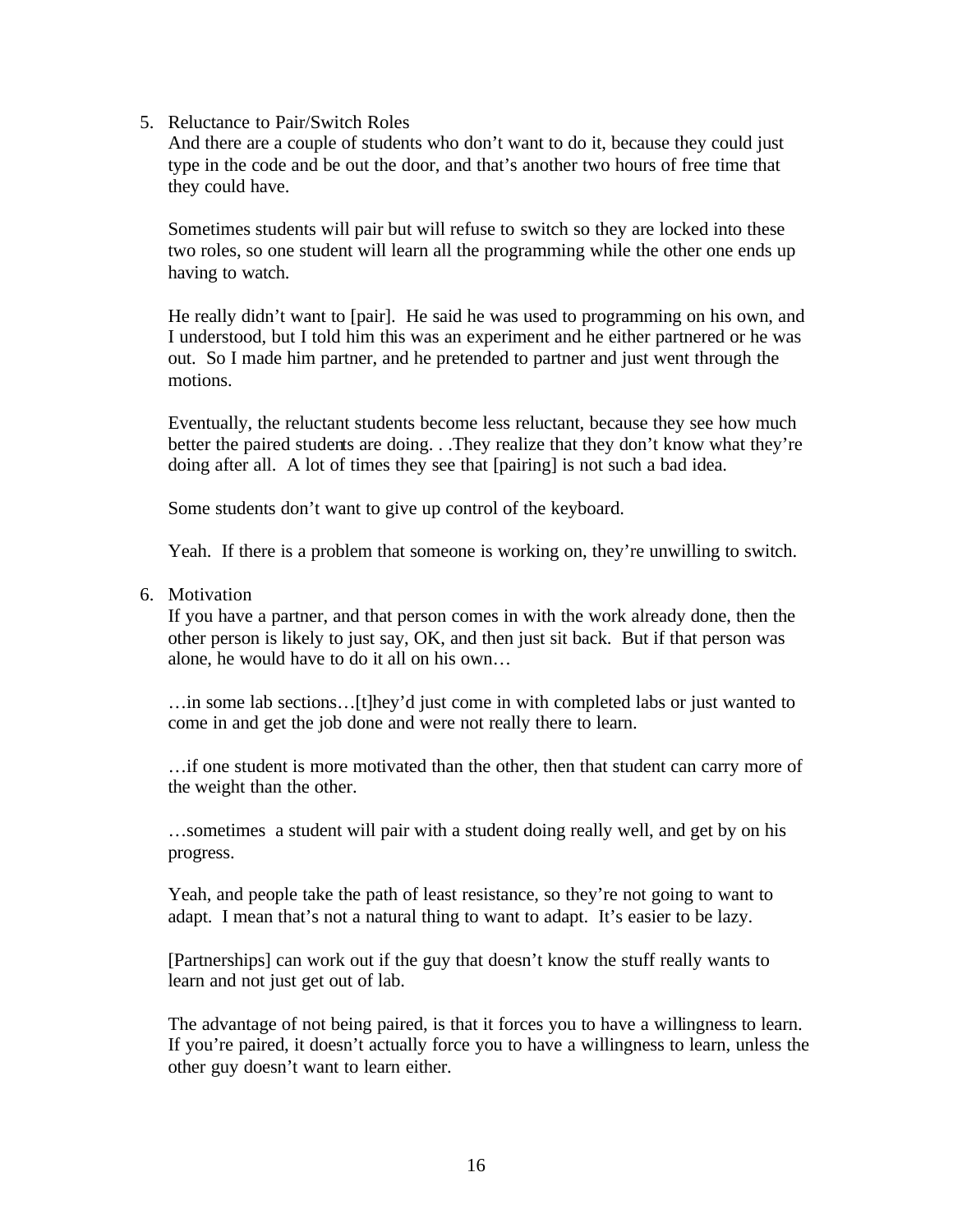I mean there are benefits to pairing, I'll give you that. And the disadvantages are that if [students] don't really want to learn, [they] really don't have to.

Well those students (students who don't want to learn), even if they did it by themselves, they probably would not find the motivation to learn anyway. It would be just as bad.

# 7. Compatibility

I think that when students are on the same level, as far as wanting to work, as far as having the work done, and I guess, and the same knowledge in general, then paired learning is optimal.

…only disadvantage of paired programming is …if they're not on the same level, either with programming experience or motivation to work…

If maybe some time at the beginning of the lab there is a way to assess their motivation or programming skills, that would help.

For my computer engineering course, I had to pair up with someone for the duration of the course. We had to take an assessment that wasn't based on programming skills, it was based on personality types.

Well, sometimes you may want to put a guy who knows his stuff with a guy who doesn't know anything, if the guy who knows his stuff has the ability to teach it.

They were both on the same level, and had the approach that they would work through things together and eventually they were going to get it right. Since then, one of the people has paired with someone that is at about the same level, so she continues to get that.

I think my problem is more an issue of partner incompatibility. When partners don't communicate with each other, they don't have that balance, and they're not understanding, that's when it becomes difficult to help one person out while trying to help the other one.

I think the only thing that I would want to change is what we were talking about earlier, the issue of compatibility—partnering them up in that hierarchy of compatibility. . .

. . . Not only testing them in their programming ability, but testing them on what type of personality they have and what type of motivational level.

## 8. Pairing & Learning

…I think that in general, and from what I've seen with the kids in my labs, in a general case, pairing with each other does help them learn better.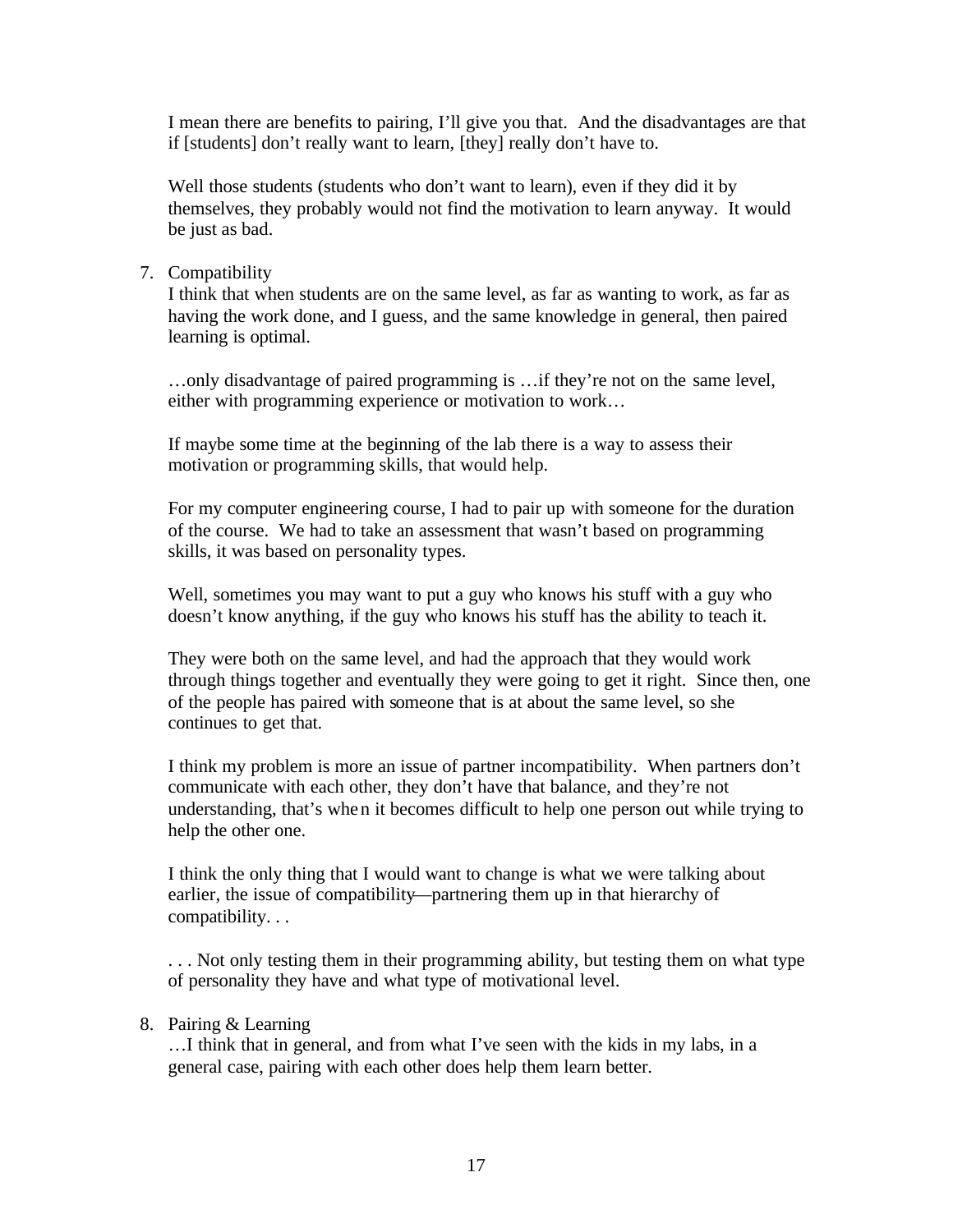The advantage I see with pairing with different people is that you have to adapt to new people all the time and to their style, and they have to adapt to you. If you just have one buddy for the whole class, chances are that you're not going to get to know anyone else in the class. Odds are, that their learning style will get locked into one particular learning style because they're with one partner the whole time.

… different people have different styles of programming. So it's good to change partners, like he's saying, because you're getting new techniques, but it's hard to adapt.

With just one pair, like he said, you end up depending on one learning style to learn. Having several pairs allows you to be more adaptable.

…since she had the first few labs with the more experienced programmer and was able to learn the basics of the programming that way, [the pair was] more productive.

I never have a situation where one student knows it and the other is lost. By the time they ask me to check, they either both have it or they're both lost.

I mean when you're working in a pair, there is a chance that someone in the pair will be able to bring in their resources and figure it out.

. . . in the pair section, they understand all the steps they have to complete in lab. They may not know exactly how to do it, but they understand what they have to do.

Usually, if the partner doesn't get what's going on, the other guy will, and will say, "OK, this is what needs to happen. Do you see how it solves the problem? OK, now you help me code this, because I don't know how to code this."

Yeah. You cannot learn from the book by yourself unless you sit in front of the computer with the book for hours and hours and try to code until you learn something.

9. Pairing Protocol Logistics

But on the most part, most everyone takes part in the switching—navigator and driver--, and I haven't had any problems with that.

But I think that one thing that may help is not to switch partners so often. And I think it's kind of a gamble to switch off every three labs.

I think you can do several labs with random pairing so that the TA gets an idea of who should be together, and then those people should be together for the rest of the semester.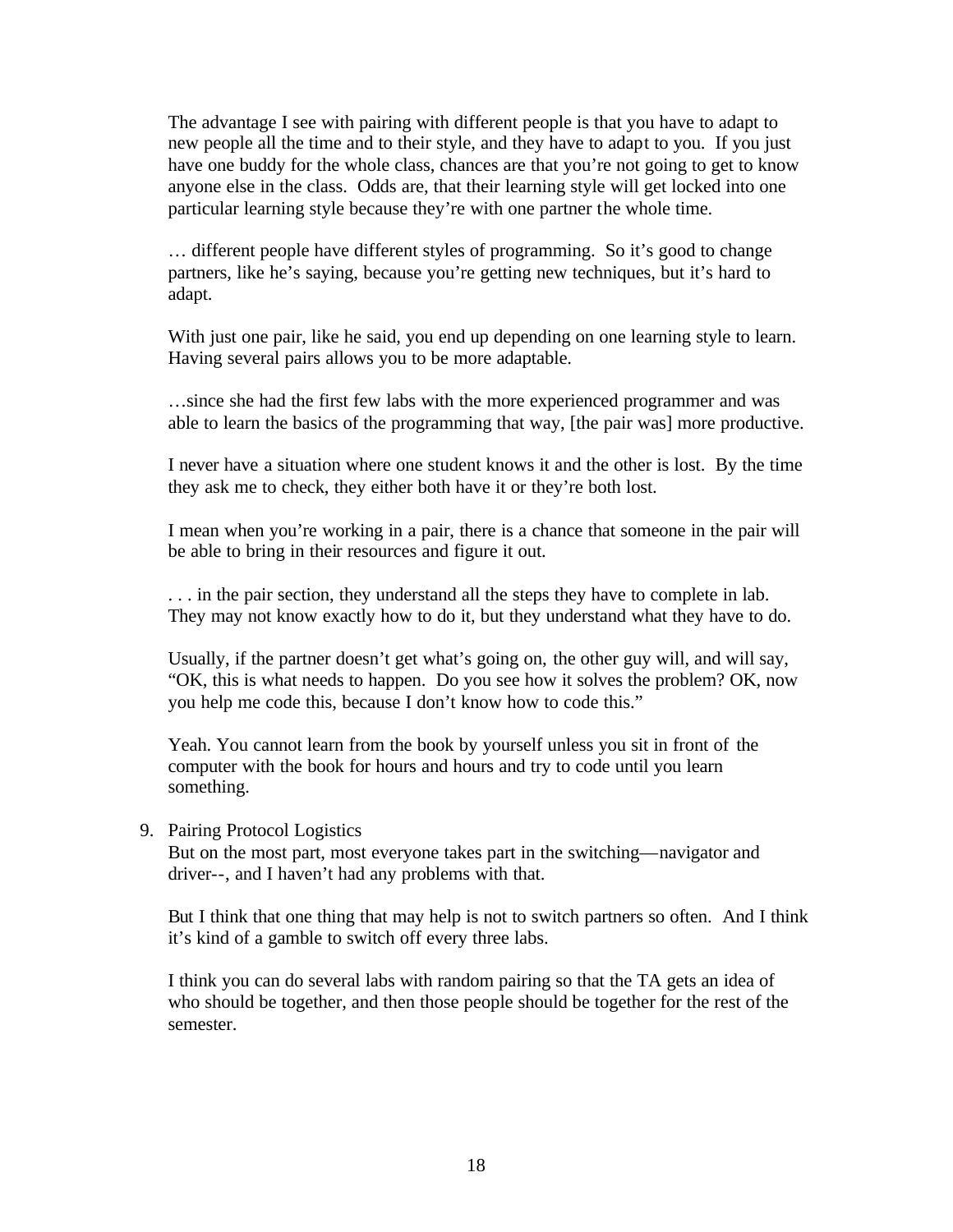I think that the major problem is that they change so often…I often have students that are not there and students have to pair with someone else for that lab, and they end up partnering with everyone by lab 7 or 8.

Yeah, I think no system is perfect either. Some students will miss lab anyway and students will have to adapt to new partners no matter what. It's inherent—the adaptation for students.

I suppose time of day is a factor, because I teach mine both in the middle of the day, 11:30-2:30, or something like that. Less of my students end up missing labs, and they end up changing partners at most three or four times, and usually the partner when they miss a lab, it's because they're sick.

…when people are absent, you could pair them up with another group that has similar ranking, or something like that.

It's a really good idea to switch them, but not as often. If they are in a long lab, then it's OK to switch at the intervals we're using, but otherwise there's no point in it.

Personally, I've never had any difficulty making them switch. I used to set the timer and tell them to switch, and eventually they would switch on their own when they heard the timer. They may stay and finish what they're working on, and then switch after that.

. . .back to the driver/navigator issue, I do think it's beneficial, because you isolate two aspects of coding, and they learn how to learn how to do those two separate jobs.

. . . [one] guy seems to know at least 75% what's going on, but the other guy is left out of the loop. And I think that's the other good thing about switching off, because this guy that knows everything is going to have to explain it to the driver what to do, and the driver is going to have to understand it.

. . . Maybe only having two partners the whole semester.

Switching them, that's also good to give them both the opportunity to code and to guide.

10. TA Responsibility/Evaluation

…it's our responsibility to make them try to learn. And I do my best to try to do that. If they don't want to learn, then you have to get it through their heads, hey you paid for me for three hours, but I'd rather earn my money than watch you walk out.

If there's a question with a concept, I usually talk to them about it, and one student will say, "yeah I get it," and the other says, "I don't see it." So what I do is have the one student explain it to the other student, and I stay with them to make sure that they're explaining it right. That's how I deal with those issues.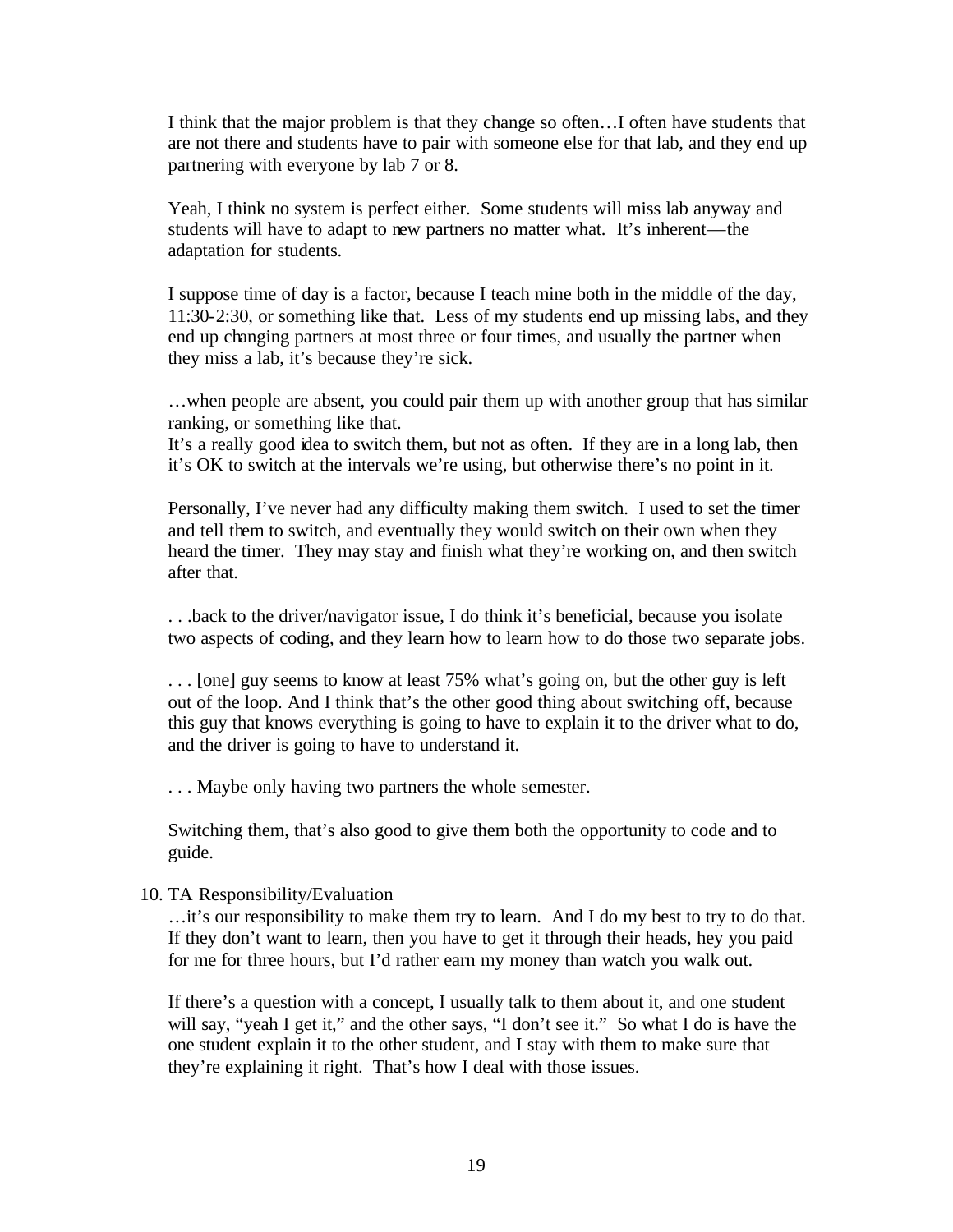. . . and I think it's the TA's responsibility to get [the student] back into [the programming].

Well, there's already the peer evaluation, which affects their grade. But no one wants to give their partner a bad grade. But if you leave it out of the grade, then people would be more honest. The peer evaluations work sort of good. I say sort of, because not everyone is completely honest in those evaluations.

It is not fun to do the peer evaluations. It's long, it's tedious, you have to press the buttons, and sometimes you have to type.

I think that we need more TA input. I mean, there's TA input as far as how the pair is working and interacting, but maybe having that work more towards their grade than what the actual peers have to say.

I think the TA should hold everyone accountable for his or her own work. You have to say, "all right, you better be working equally, and I don't want to see anyone hiding in the background, because if I do, that's points off your grade."

Ultimately it comes down to, I've done everything I can to get this student to work. Usually I play the encouragement card before I play taking their points away.

# 11. Project Pairing

. . .some people working on the projects, don't take advantage of pairing.

More often than not, they're working in pairs in the lab, but not on the projects, and I don't understand.

Yeah, [it's] so strange [when students don't pair on projects], because most of the time one person gets a really good grade and the other gets a really bad grade, and they could have both done well if they had paired.

I think my lowest grade project grade was a 10. No one gets that in lab, so I don't understand why they don't say that they need help.

I think some students [don't pair on projects], because they want to see if they can do it on their own, and this is an opportunity for them to do it on their own, because they have no choice in the lab--they have to pair--since that's the way it's designed.

If they're both at the same ability level and learning about the same amount, then they should do approximately the same grade on the project. And as far as I've witnessed, that's been the case at least in my labs. People have done really well, probably not as good as if they had paired, but well.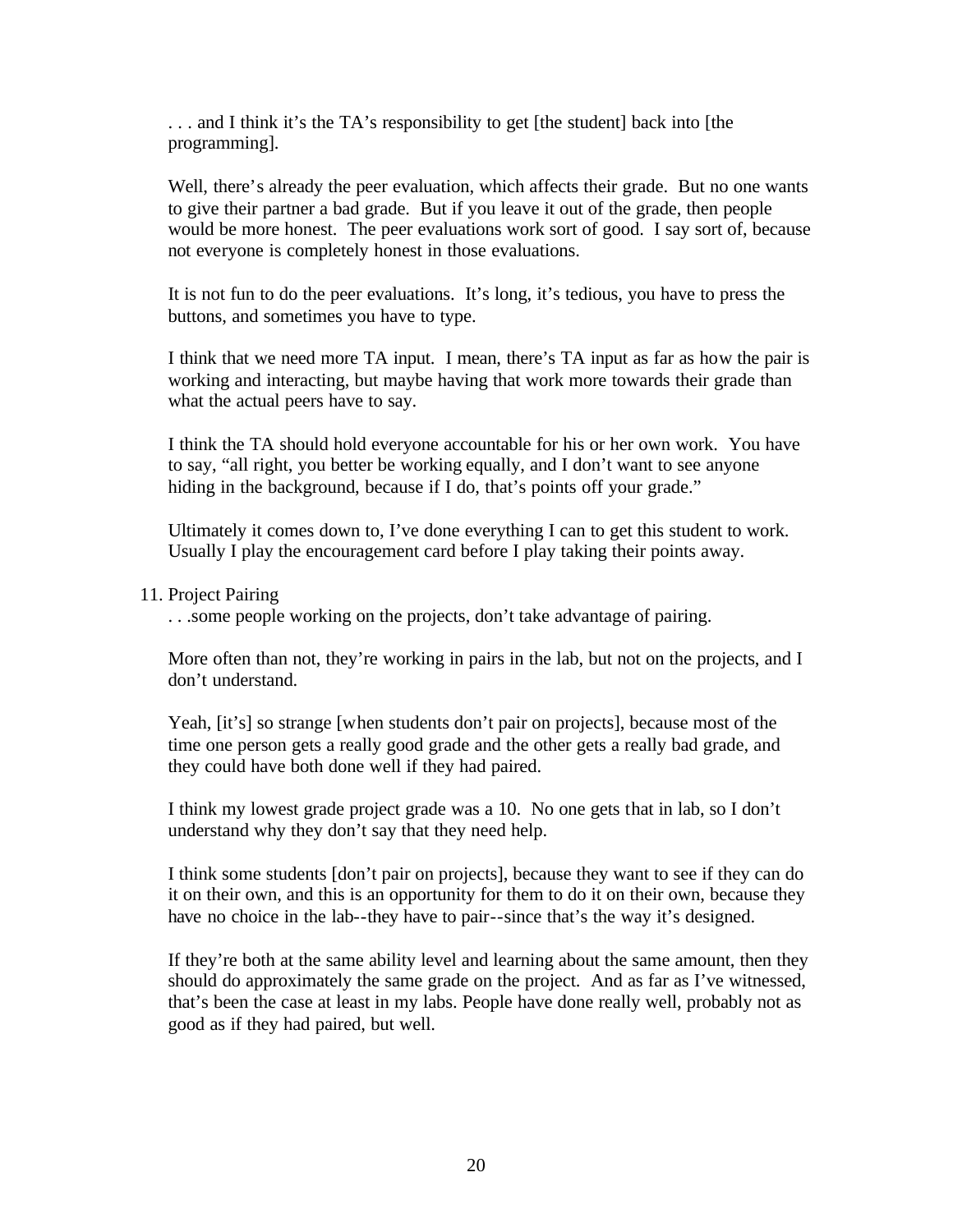I found that working with someone on projects, when he worked something out, figured something out, I felt like, well that could have been me. I felt like I should have been the one to solve the problem. I should have done that.

I like the way things are now with pairing in lab and having the option of not pairing outside of lab. But if you take that option away and you say that they have a paired component and an unpaired component, you'll find that there's people that won't do as well. You'll find that some people need others to do well.

#### 12. Confidence

If you're pairing up with somebody and leaning on them, then you're not going to get that. You're not going to have the same self-confidence as someone who works through it on their on, and knows how to do it, and has that experience.

They need some reassurance that they can do this and not just be dependent on somebody else. Being dependent on somebody else is not really going to work on a test, obviously, so they're going to run into some trouble.

Yeah, well, you don't want to make them dependent on any one person.

I think working with another person is to make it a more conducive learning environment and not to making it a situation where they're saying, "help me, help me."

It will probably happen that a student will become dependent on working with someone else. But I think that will be a very rare case, and there are steps we can take to solve that—to help a student see another person as a resource and not as a crutch.

## 13. Future Success

I mean pairing is a nice benefit built into the lab, but eventually when they get out into industry, they're going to have to program by themselves in some situations.

The only thing that I would like to add is to see how some of the students do after 116, when they get into classes where they can't pair.

But the way the program is designed is so that they don't become dependent on someone. It's just to help them learn better about programming. In fact, if that's the case, they can take that along with them to 216.

I think it would be interesting to see the number of cases of cheating in 216 [because] …they're so used to collaborating…